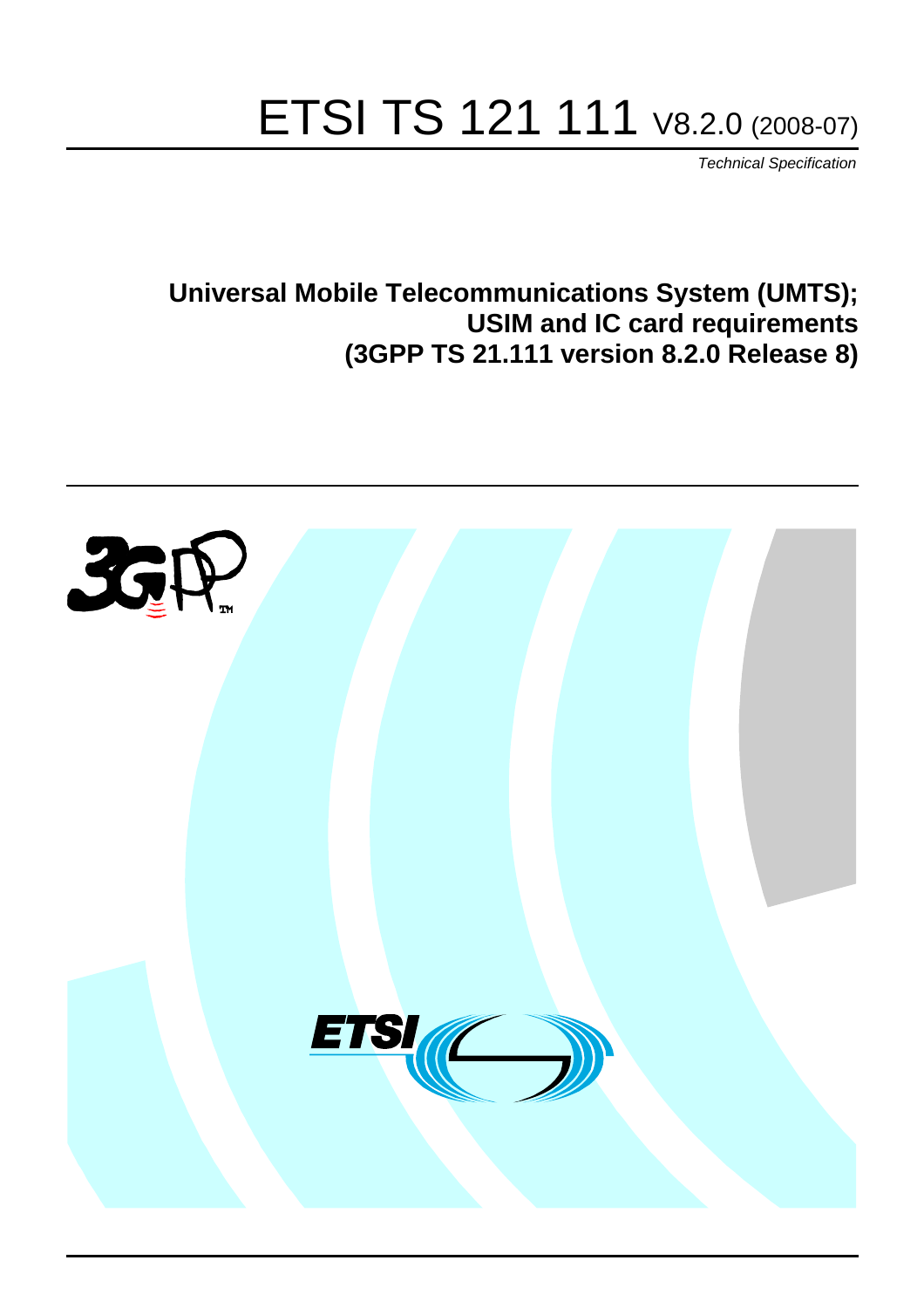Reference RTS/TSGC-0621111v820

> Keywords UMTS

#### *ETSI*

#### 650 Route des Lucioles F-06921 Sophia Antipolis Cedex - FRANCE

Tel.: +33 4 92 94 42 00 Fax: +33 4 93 65 47 16

Siret N° 348 623 562 00017 - NAF 742 C Association à but non lucratif enregistrée à la Sous-Préfecture de Grasse (06) N° 7803/88

#### *Important notice*

Individual copies of the present document can be downloaded from: [http://www.etsi.org](http://www.etsi.org/)

The present document may be made available in more than one electronic version or in print. In any case of existing or perceived difference in contents between such versions, the reference version is the Portable Document Format (PDF). In case of dispute, the reference shall be the printing on ETSI printers of the PDF version kept on a specific network drive within ETSI Secretariat.

Users of the present document should be aware that the document may be subject to revision or change of status. Information on the current status of this and other ETSI documents is available at <http://portal.etsi.org/tb/status/status.asp>

If you find errors in the present document, please send your comment to one of the following services: [http://portal.etsi.org/chaircor/ETSI\\_support.asp](http://portal.etsi.org/chaircor/ETSI_support.asp)

#### *Copyright Notification*

No part may be reproduced except as authorized by written permission. The copyright and the foregoing restriction extend to reproduction in all media.

> © European Telecommunications Standards Institute 2008. All rights reserved.

**DECT**TM, **PLUGTESTS**TM, **UMTS**TM, **TIPHON**TM, the TIPHON logo and the ETSI logo are Trade Marks of ETSI registered for the benefit of its Members.

**3GPP**TM is a Trade Mark of ETSI registered for the benefit of its Members and of the 3GPP Organizational Partners.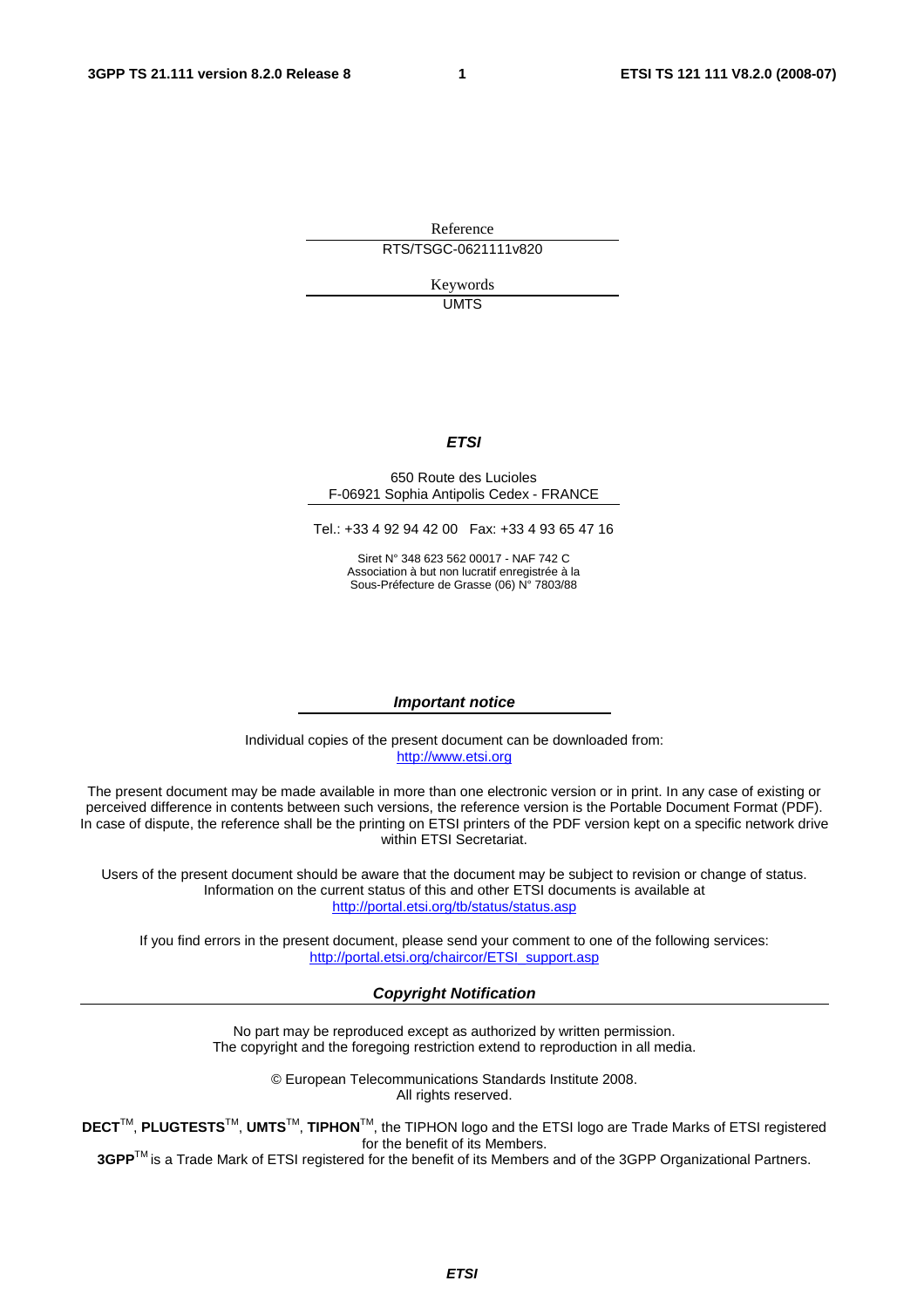# Intellectual Property Rights

IPRs essential or potentially essential to the present document may have been declared to ETSI. The information pertaining to these essential IPRs, if any, is publicly available for **ETSI members and non-members**, and can be found in ETSI SR 000 314: *"Intellectual Property Rights (IPRs); Essential, or potentially Essential, IPRs notified to ETSI in respect of ETSI standards"*, which is available from the ETSI Secretariat. Latest updates are available on the ETSI Web server (h[ttp://webapp.etsi.org/IPR/home.asp\).](http://webapp.etsi.org/IPR/home.asp)

Pursuant to the ETSI IPR Policy, no investigation, including IPR searches, has been carried out by ETSI. No guarantee can be given as to the existence of other IPRs not referenced in ETSI SR 000 314 (or the updates on the ETSI Web server) which are, or may be, or may become, essential to the present document.

# Foreword

This Technical Specification (TS) has been produced by ETSI 3rd Generation Partnership Project (3GPP).

The present document may refer to technical specifications or reports using their 3GPP identities, UMTS identities or GSM identities. These should be interpreted as being references to the corresponding ETSI deliverables.

The cross reference between GSM, UMTS, 3GPP and ETSI identities can be found under [http://webapp.etsi.org/key/queryform.asp.](http://webapp.etsi.org/key/queryform.asp)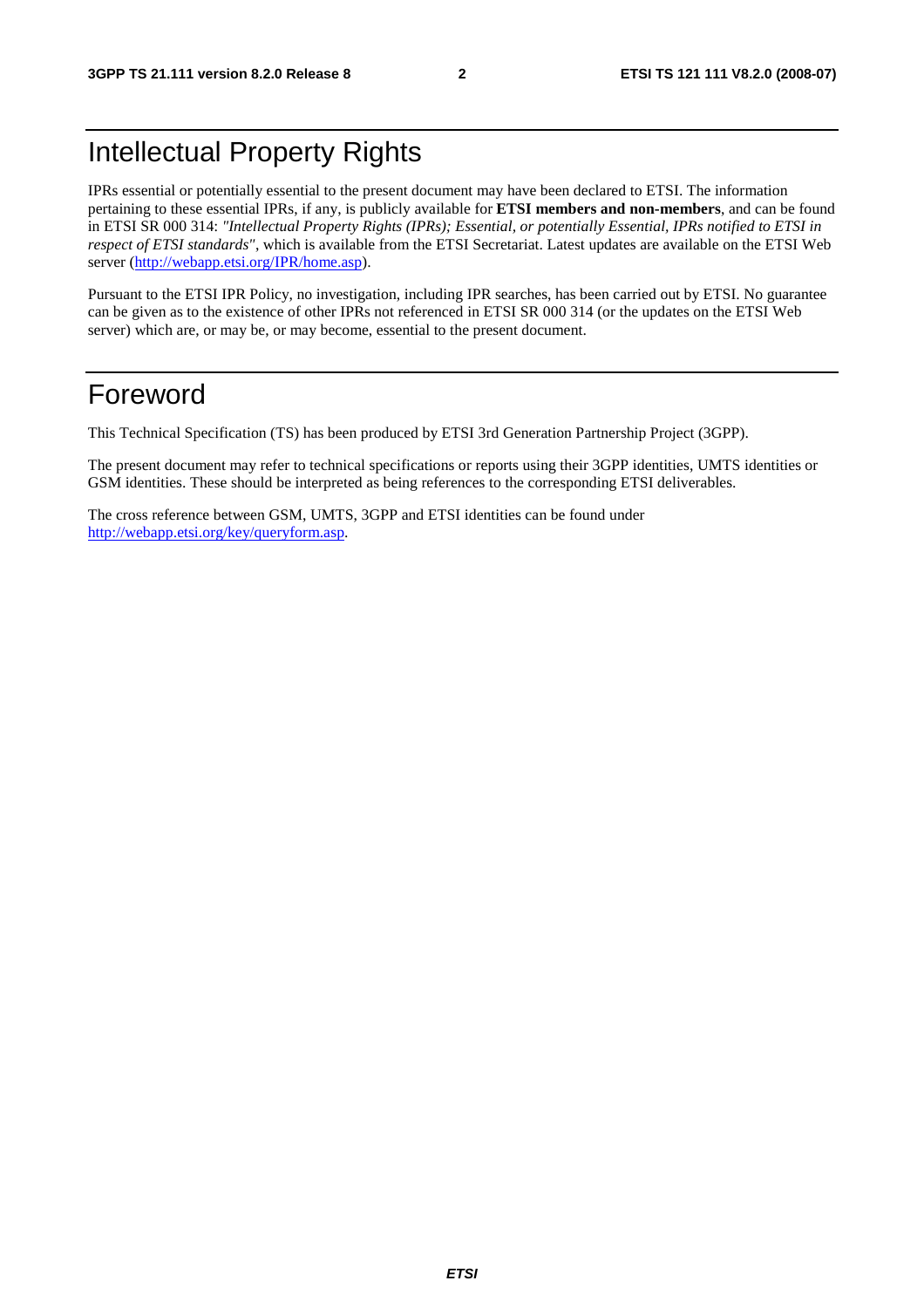$\mathbf{3}$ 

# Contents

| 1                |  |  |  |  |  |
|------------------|--|--|--|--|--|
| 2                |  |  |  |  |  |
| 2.1              |  |  |  |  |  |
| 2.2              |  |  |  |  |  |
| 3                |  |  |  |  |  |
| 3.1<br>3.2       |  |  |  |  |  |
| 3.3              |  |  |  |  |  |
| $\overline{4}$   |  |  |  |  |  |
| 5                |  |  |  |  |  |
| 5.1              |  |  |  |  |  |
| 5.2              |  |  |  |  |  |
| 5.3              |  |  |  |  |  |
| 5.4              |  |  |  |  |  |
| 5.5<br>5.6       |  |  |  |  |  |
| 5.7              |  |  |  |  |  |
|                  |  |  |  |  |  |
| 6<br>6.1         |  |  |  |  |  |
| 6.2              |  |  |  |  |  |
|                  |  |  |  |  |  |
| 7<br>7.1         |  |  |  |  |  |
| 7.2              |  |  |  |  |  |
| 7.3              |  |  |  |  |  |
| 7.4              |  |  |  |  |  |
| 7.5              |  |  |  |  |  |
| 8                |  |  |  |  |  |
| 8.1              |  |  |  |  |  |
| 8.2              |  |  |  |  |  |
| 9                |  |  |  |  |  |
| 9.1              |  |  |  |  |  |
| 10               |  |  |  |  |  |
| 10.1             |  |  |  |  |  |
| 10.2             |  |  |  |  |  |
| 10.2.1<br>10.2.2 |  |  |  |  |  |
| 10.2.3           |  |  |  |  |  |
| 10.2.4           |  |  |  |  |  |
| 10.2.5           |  |  |  |  |  |
| 10.2.6           |  |  |  |  |  |
| 10.2.7<br>10.3   |  |  |  |  |  |
| 10.4             |  |  |  |  |  |
|                  |  |  |  |  |  |
| 11<br>11.1       |  |  |  |  |  |
| 11.2             |  |  |  |  |  |
|                  |  |  |  |  |  |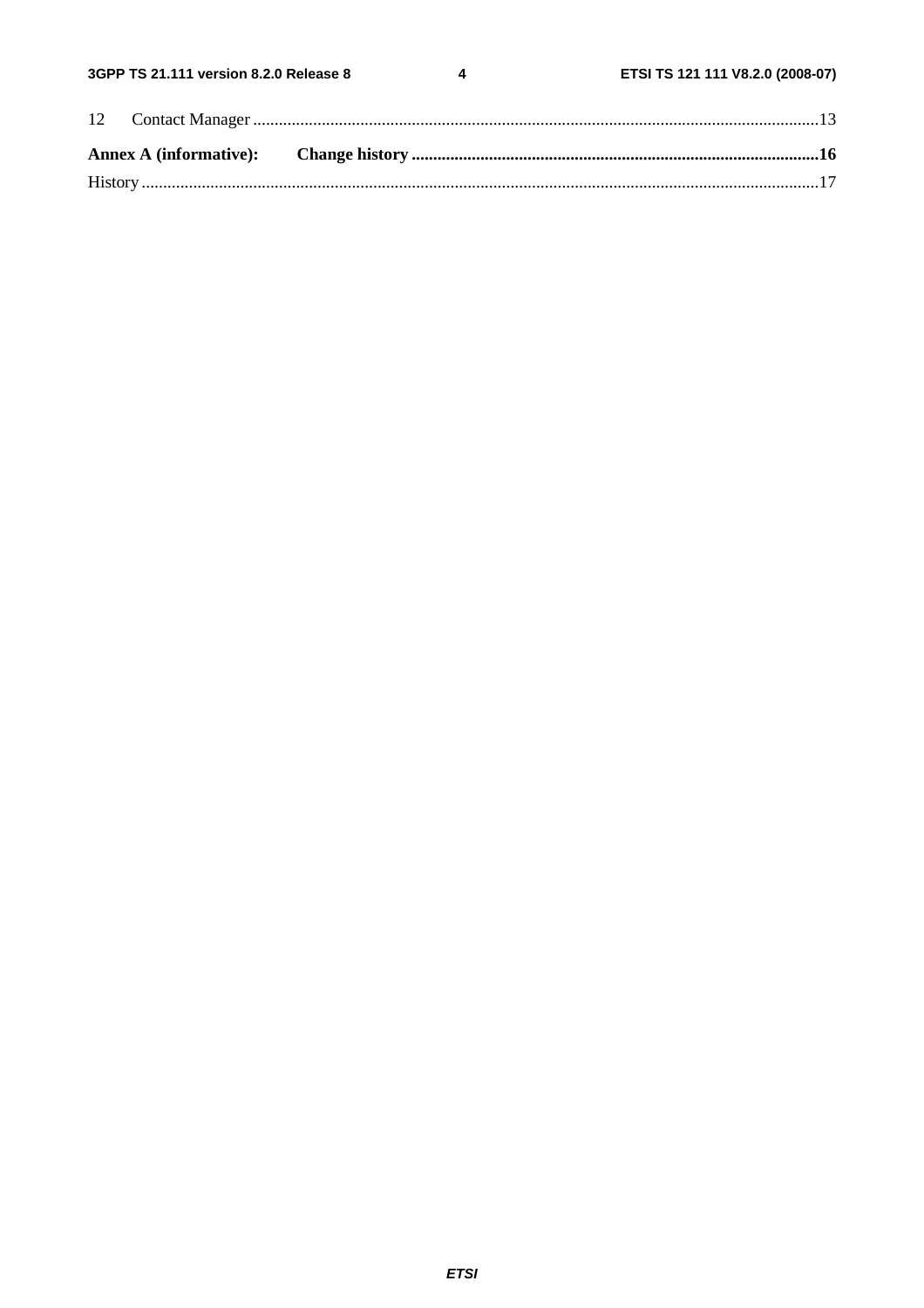# Foreword

This Technical Specification has been produced by the 3GPP.

The contents of the present document are subject to continuing work within the TSG and may change following formal TSG approval. Should the TSG modify the contents of this TS, it will be re-released by the TSG with an identifying change of release date and an increase in version number as follows:

Version x.y.z

where:

- x the first digit:
	- 1 presented to TSG for information;
	- 2 presented to TSG for approval;
	- 3 or greater indicates TSG approved document under change control.
- y the second digit is incremented for all changes of substance, i.e. technical enhancements, corrections, updates, etc.
- z the third digit is incremented when editorial only changes have been incorporated in the document.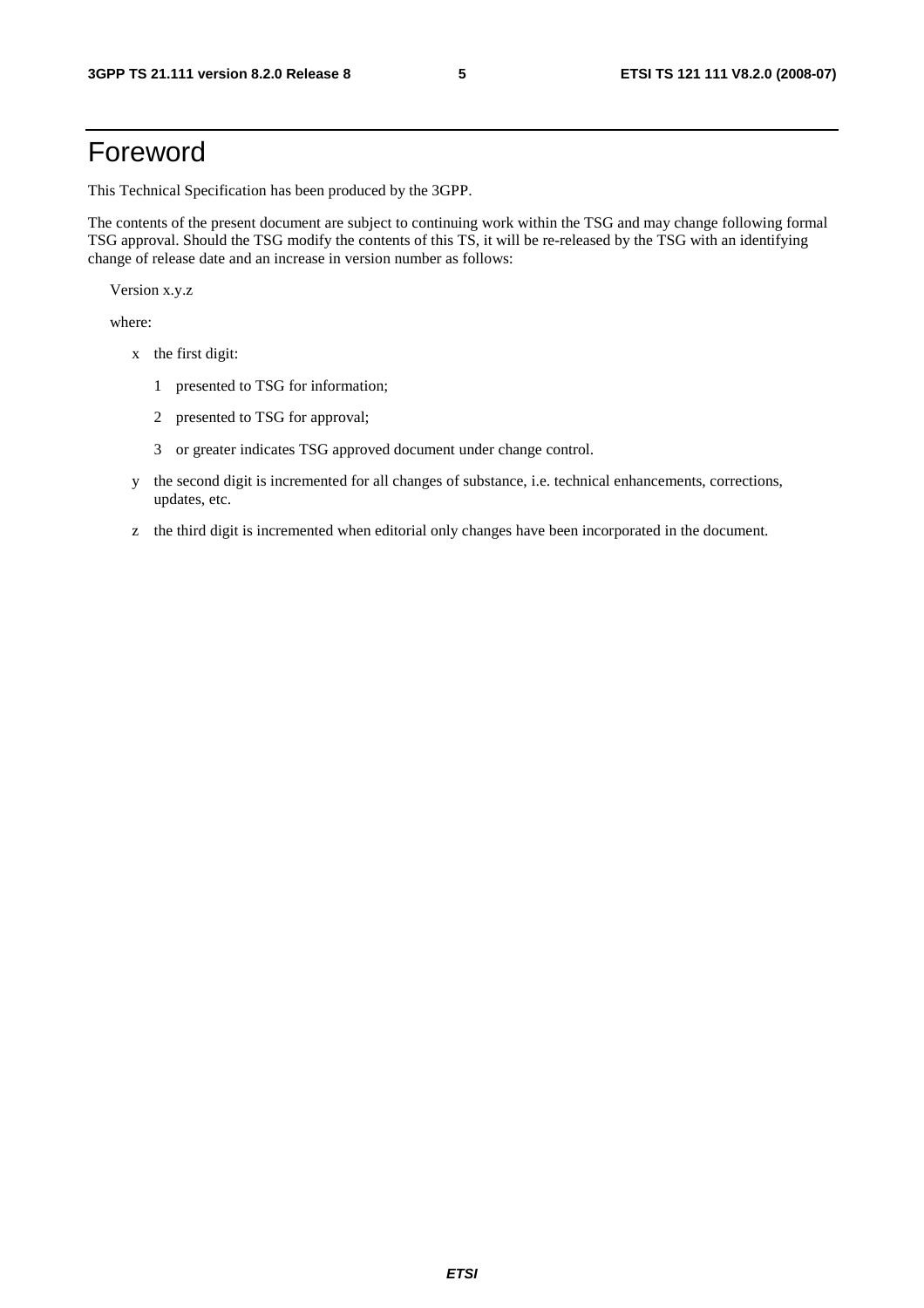# 1 Scope

This document defines the requirements of the USIM (Universal Subscriber Identity Module) and the IC card for 3G (UICC). These are derived from the service and security requirements defined in TS 22.100 [1] and TS 22.101 [2]. The USIM is a 3G application on an IC card. It inter-operates with a 3G terminal and provides access to 3G services. This document is intended to serve as a basis for the detailed specification of the USIM and the UICC, and the interface to the 3G terminal.

# 2 References

# 2.1 Normative references

The following documents contain provisions which, through reference in this text, constitute provisions of the present document.

- References are either specific (identified by date of publication, edition number, version number, etc.) or non-specific.
- For a specific reference, subsequent revisions do not apply.
- For a non-specific reference, the latest version applies. In the case of a reference to a 3GPP document (including a GSM document), a non-specific reference implicitly refers to the latest version of that document in the same Release as the present document.
- [1] 3GPP TS 22.100 v3.x.x: "UMTS phase 1" (Release 99).
- [2] 3GPP TS 22.101: "Service principles".
- [3] 3GPP TS 31.101: "UICC-Terminal Interface; Physical and Logical Characteristics".
- [4] Void
- [5] ETSI TS 101 220: "ETSI Numbering System for AIDs".
- [6] 3GPP TS 31.111: "USIM Application Toolkit (USAT)".
- [7] 3GPP TS 33.102: "3G Security: Security Architecture".
- [8] 3GPP TS 51.011, Rel-4: "Specification of the Subscriber Identity Module Mobile Equipment (SIM - ME) interface".
- [9] Void.
- [10] **Void.**
- [11] ISO/IEC 7816-3: "Information technology Identification cards Integrated circuit(s) cards with contacts - Part 3: Electronic signals and transmission protocols".
- [12] ISO/IEC 7816-4: "Identification cards Integrated circuit cards, Part 4: Organization, security and commands for interchange".
- [13] ETSI TS 102 221 Rel-7: "UICC-Terminal Interface : Physical and Logical Characteristics".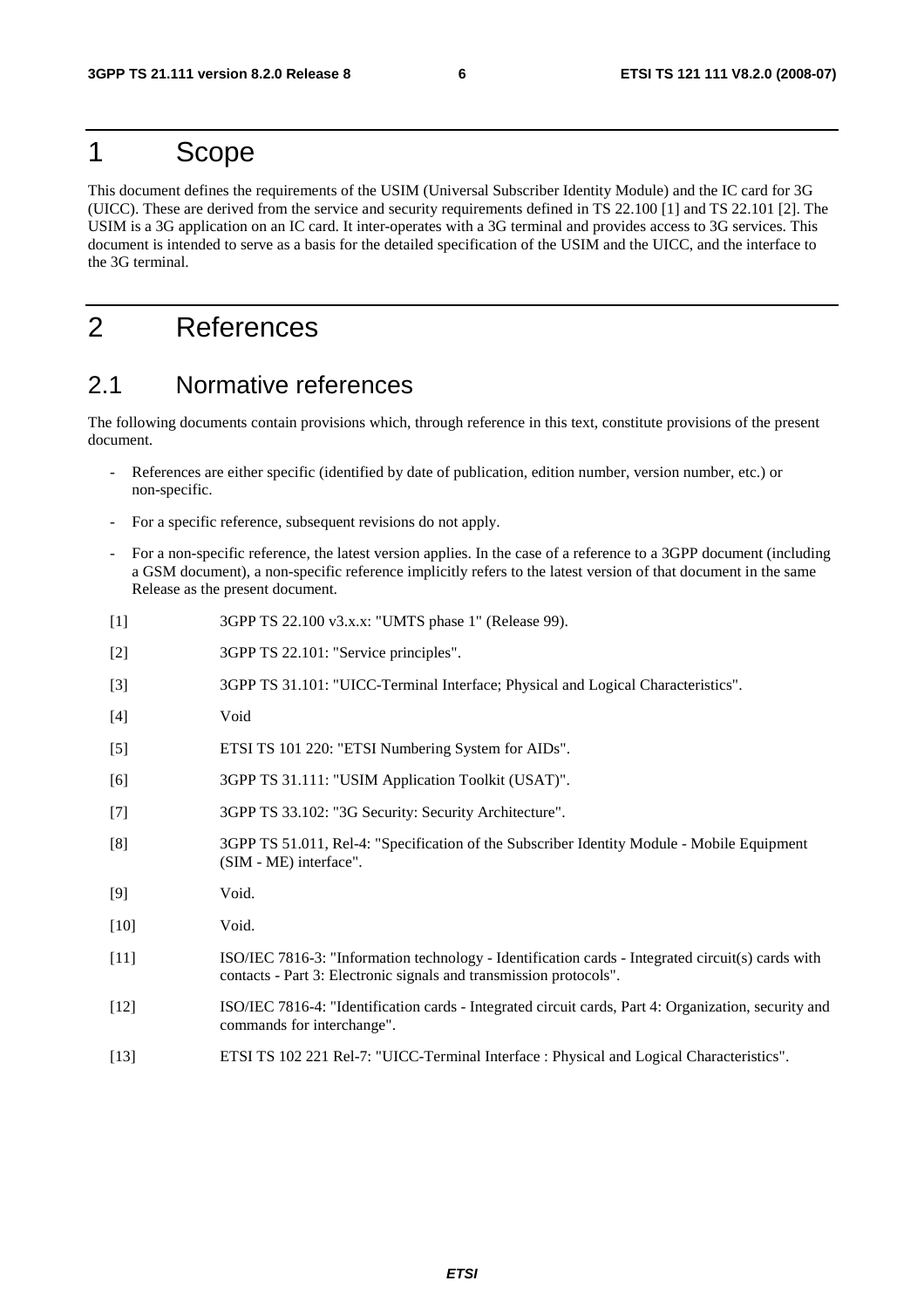### 2.2 Void

# 3 Definitions, symbols and abbreviations

### 3.1 Definitions

For the purposes of the present document, the following definitions apply:

### 3.2 Void

### 3.3 Abbreviations

For the purposes of the present document, the following abbreviations apply:

| <b>ADN</b>  | <b>Abbreviated Dialling Number</b>       |
|-------------|------------------------------------------|
| <b>ATR</b>  | Answer To Reset                          |
| DF          | Dedicated File                           |
| EF          | Elementary File                          |
| <b>ICC</b>  | <b>Integrated Circuit Card</b>           |
| IK          | Integrity Key                            |
| <b>IMSI</b> | International Mobile Subscriber Identity |
| <b>ME</b>   | Mobile Equipment                         |
| MF          | Master File                              |
| <b>PIN</b>  | Personal Identification Number           |
| <b>PPS</b>  | Protocol and Parameter Selection         |
| <b>SIM</b>  | Subscriber Identity Module               |
| USIM        | Universal Subscriber Identity Module     |
|             |                                          |

# 4 General requirements

The UICC shall be a removable hardware module. The USIM on a UICC shall contain an identity which unambiguously identifies a subscriber.

For access to 3G services, a UICC containing a valid USIM shall be present at all times, other than for emergency calls.

The specifications shall support the security requirements as defined in 3GPP TS 33.102 [7].

The USIM shall provide storage for subscription and subscriber related information.

The UICC/USIM may also contain applications which use the features defined in the USIM Application Toolkit specification 3GPP TS 31.111 [6].

# 5 Security requirements

The USIM shall be used to provide security features. If the UICC is removed from the 3G terminal, the service shall be terminated immediately. The functions of the USIM include authenticating itself to the network and vice versa, authenticating the user and providing additional security functions as defined in 3GPP TS 33.102 [7].

The USIM shall be unambiguously identified.

Means shall be provided to prevent fraudulent use of stolen UICCs.

It shall not be possible to access data intended for USIM internal use, e.g. authentication keys.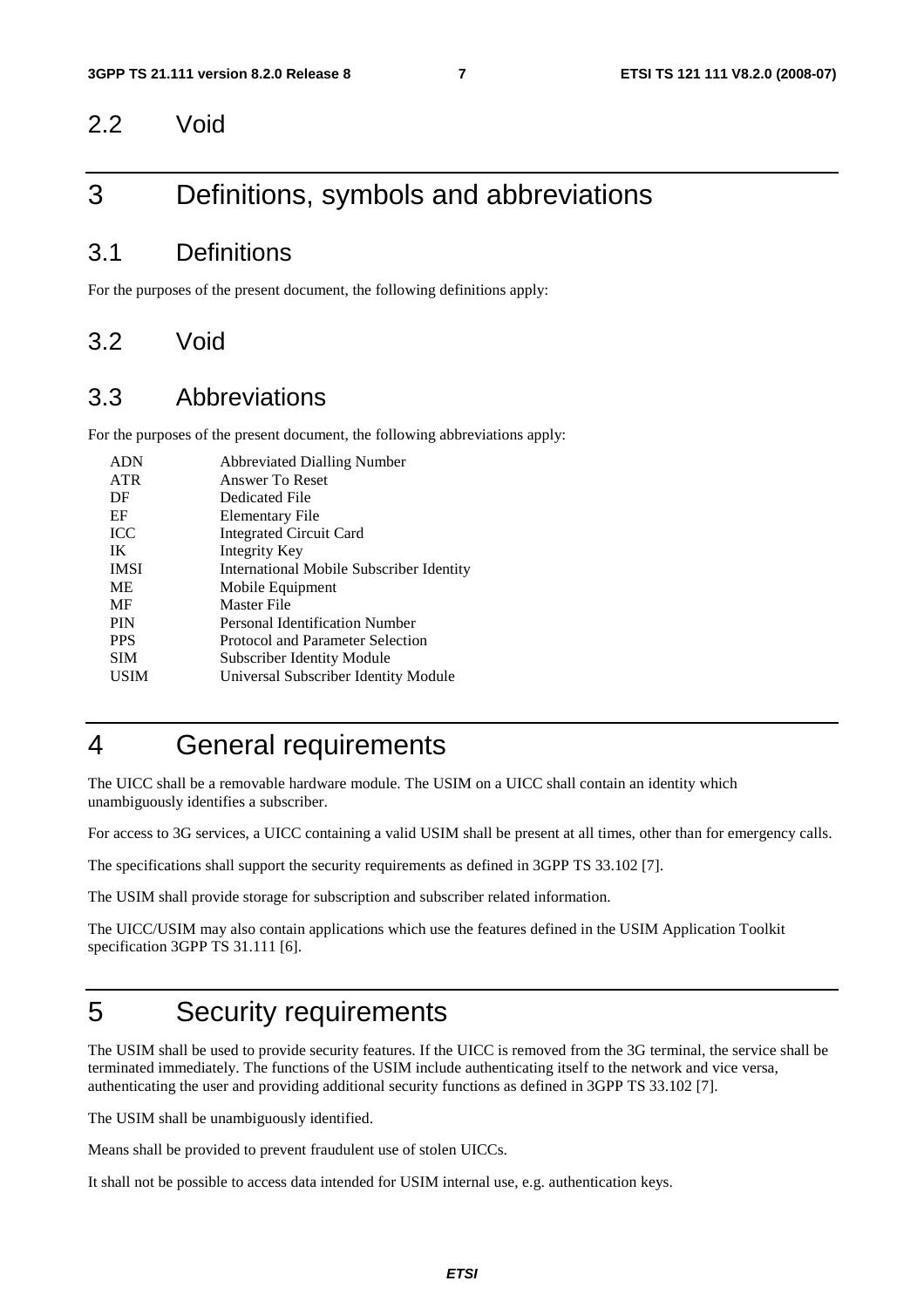Further details of the following requirements are given in 3GPP TS 33.102 [7].

### 5.1 File access conditions

Actions, such as READ, UPDATE on UICC data shall be controlled by access conditions. These shall be satisfied prior to the action being performed.

Since a UICC may contain multiple (3G and non-3G) applications, a flexible method of controlling file access shall be provided.

# 5.2 User authentication

The USIM shall support means to authenticate the user, to provide, for example, protection against the use of stolen cards. For the USIM, authentication shall be performed by the verification of a numeric PIN of four (4) to eight (8) decimal digits.

A function to disable user authentication may exist which may be inhibited by the application provider, in which case the user shall always use the PIN. Otherwise, the user may decide whether or not to make use of the user authentication function. If disabled, the user authentication function remains disabled until the user specifically re-enables it.

Following correct PIN presentation, the ME may perform functions and actions on USIM data, which are protected by the relevant access condition.

If an incorrect PIN is entered, an indication shall be given to the user. After three (3) consecutive incorrect entries the relevant PIN is blocked, i.e. functions and actions on data protected by the access condition shall no longer be possible, even if between attempts the UICC has been removed, the USIM has been deselected or the ME has been switched off. Once a PIN is blocked, further PIN verifications shall be denied.

The USIM shall support a mechanism for unblocking a blocked PIN. Unblocking of a PIN is performed by using the relevant PIN Unblocking Key.

PINs, but not Unblock PINs, shall be changeable by the user following correct entry of either the current PIN or Unblock PIN.

The Unblock PIN shall consist of eight (8) decimal digits and shall not be changeable by the user. If an incorrect Unblock PIN is presented, an indication shall be given to the user. After ten (10) consecutive incorrect entries, the Unblock PIN shall be blocked, even if between attempts the UICC has been removed, the USIM has been deselected or the ME has been switched off. Unblocking of a blocked PIN shall not be possible.

It shall not be possible to read PINs or Unblock PINs.

# 5.3 User data stored in ME

Subject to the exception below, all user related information transferred into the ME during network operations shall be deleted from the ME after removal of the UICC, deselection of the USIM, deactivation of the ME, or following an electrical reset of the UICC. This includes any data that was transferred to the ME by USIM Application Toolkit commands.

User related security codes such as PIN and Unblock PIN may only be stored by the ME during the procedures involving such a code and shall be discarded by the ME immediately after completion of the procedure.

Optionally, an ME may retain some less security-sensitive data at UICC removal, USIM deselection or ME switch-off. Such data are e.g. SMS, ADN/SSC, FDN/SSC, LND. These data, when stored in the ME, shall only be readable/retrievable if the same USIM is reactivated (as determined by the IMSI). If the IMSI is retained in the ME for this purpose, it shall be stored securely and shall not be able to be read out.

# 5.4 Authentication

A means shall be specified to mutually authenticate the USIM and the network by showing knowledge of a secret key K which is shared between and available only to the USIM and in the user's Home Environment. The method is composed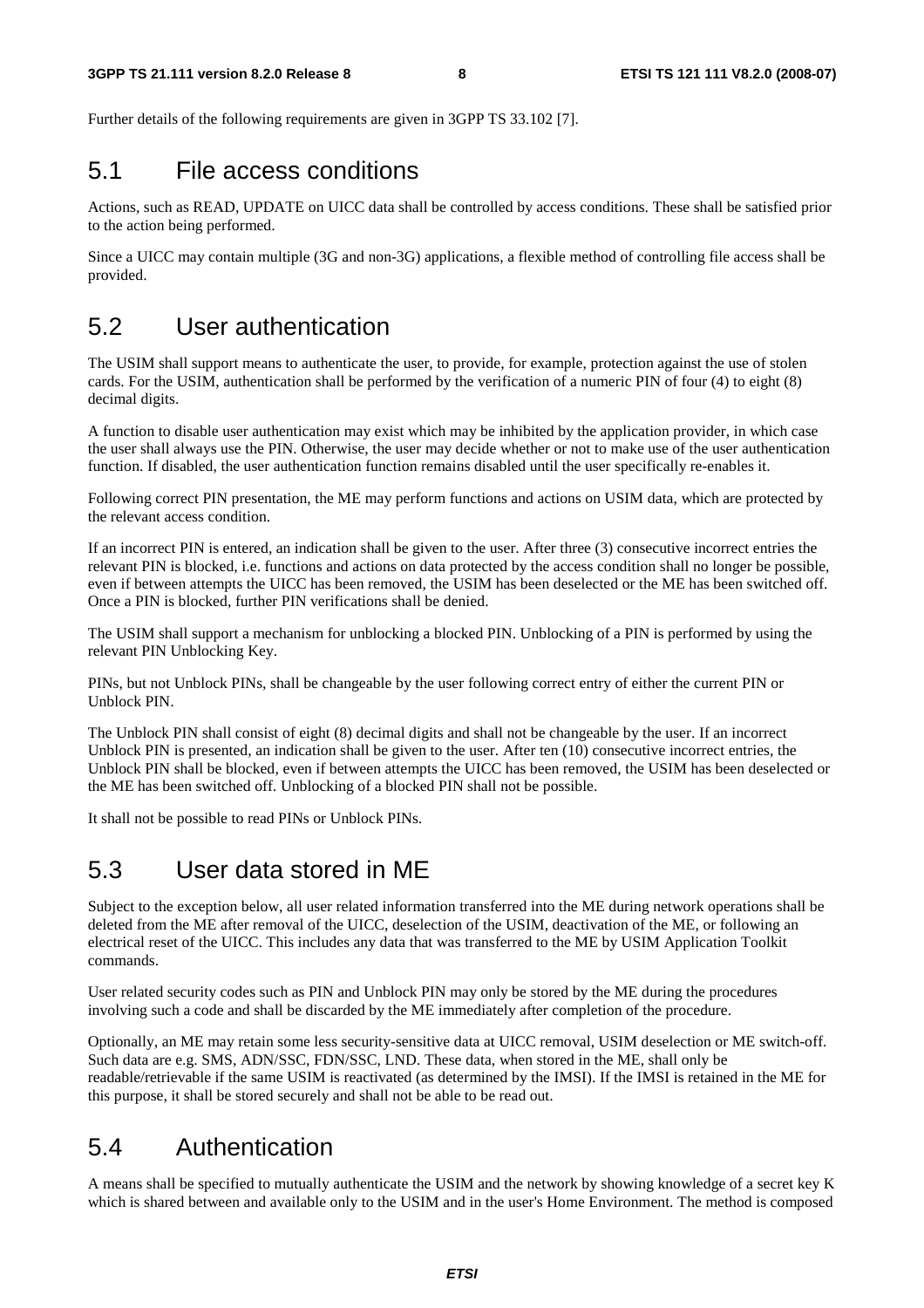of a challenge/response and key establishment protocol combined with a sequence number-based one-pass protocol for network authentication.

# 5.5 Data integrity of signalling elements

Some signalling information elements are considered sensitive and must be integrity protected. An integrity function shall be applied on certain signalling information elements transmitted between the ME and the network.

The 3GPP Integrity Algorithm (UIA) is used with an Integrity Key (IK) to compute a message authentication code for a given message. The setting of IK is triggered by the authentication procedure. IK shall be stored on the USIM.

# 5.6 User identity confidentiality

A mechanism shall be specified to provide user identity confidentiality by means of a temporary identity.

# 5.7 Length of security parameters

In order to allow for enhancements of the security level in 3G, the following requirements shall be covered:

- all security-related parameters for 3G shall be accompanied by a length indicator;
- the USIM shall support variable-length security parameters.

If the USIM supports the GSM security mechanisms in addition to 3G security, fixed length security parameters according to 3GPP TS 51.011 [8] shall be supported in addition.

# 6 Logical issues

# 6.1 Application selection

In a multiapplication environment, a flexible application selection method is required. The application identifier defined in ETSI TS 101 220 [5] should be used for application selection. Direct application selection, including selection by partial DF name and the  $EF_{DR}$  concept of ISO/IEC 7816-4 [12] shall be followed. In particular, a mechanism for the ME and the UICC shall be specified in order to allow the user, when the ME is in idle mode, to select and activate one application amongst those which are available and supported by the ME (this will permit the user to choose, for instance, between 2 different USIM applications). At switch on, the last active USIM shall be automatically selected. The last active USIM shall be stored on the UICC. By default if there is no last active USIM defined in the UICC, the user shall be able to select the active USIM amongst those available on the UICC.

# 6.2 Simultaneous access

A mechanism shall be specified for simultaneous access to several files or applications.

# 7 Service Requirements

# 7.1 Void

### 7.2 Data transfer

A mechanism allowing highly secure transfer of applications and/or associated data to/from the UICC/USIM shall be specified in line with the requirements in 3GPP TS 22.101 [2]. This requires a secure transfer mechanism.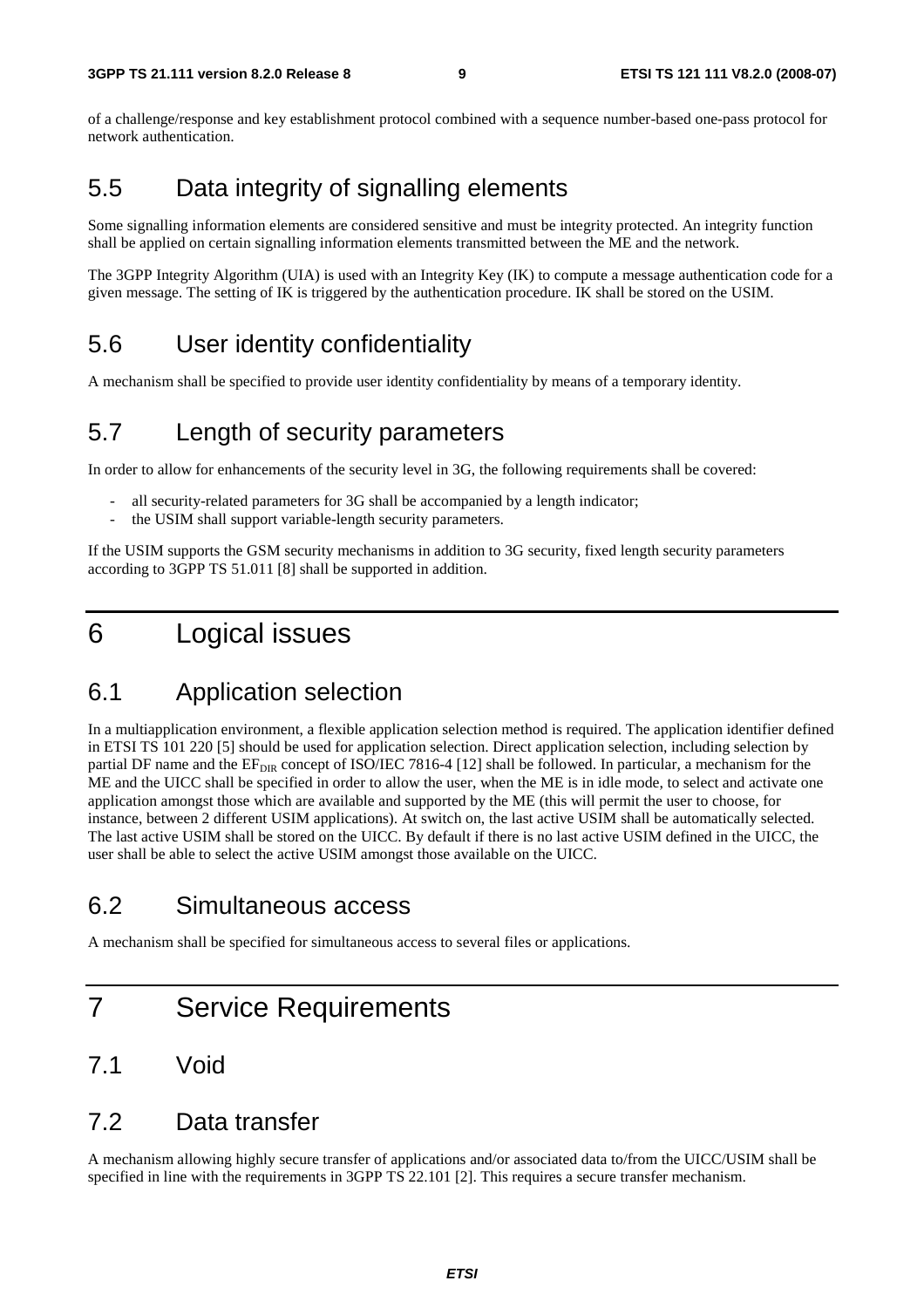# 7.3 Application execution environment

An application execution environment may exist on the UICC/USIM which includes functionality defined in 3GPP TS 31.111 [6].

# 7.4 Profile exchange

A mechanism for the ME, the USIM and the network to exchange service capabilities shall be specified. The following exchange of service capabilities may occur:

- ME services capabilities may be provided to the USIM/UICC;
- USIM/UICC services capabilities may be provided to the ME (and thus potentially to the network);
- network services capabilities may be provided to the USIM/UICC via the ME.

# 7.5 Version identification

A means for identification of the version of the USIM shall be provided.

8 Physical Characteristics

The physical characteristics shall be in accordance with the specifications in 3GPP TS 31.101 [3].

- 8.1 Void
- 8.2 Void

# 9 Electrical characteristics and transmission protocols

Electronic signals and transmission protocols shall be in accordance with the specifications in TS 31.101.

The electrical specifications shall at least cover the 1.8V and 3V voltage ranges as specified in 3GPP TS 31.101 [3]. Lower voltages may be added in the future. 3G terminals shall not support 5V on the ME-UICC interface. Both ME and UICC shall support operational class indication as defined in ISO/IEC 7816-3 [11].

Both ME and UICC shall support at least two voltage classes.

Both UICC and ME shall support PPS as defined in ISO/IEC 7816-3 [11] with at least the values defined in 3GPP TS 31.101 [3].

The ME shall have the capabilities of initiating a warm reset as defined in ISO/IEC 7816-3 [11]. The UICC shall support warm reset as defined in ISO/IEC 7816-3 [11].

NOTE: The warm reset is used during a session when there is a need to restart the USIM due to internal modifications of data caused by user actions or network data downloading.

The UICC may indicate in the ATR to the warm reset that the specific mode is entered automatically, using the parameters that were used prior to the warm reset. In case of a cold reset, the UICC shall enter the negotiable mode.

In addition to the T=0 protocol which is mandatory for the UICC and the ME, the T=1 protocol shall be mandatory for the ME. It is optional for the UICC.

The speed enhancement as specified in ETSI TS 102 221 [13]shall be supported by both the ME and the UICC.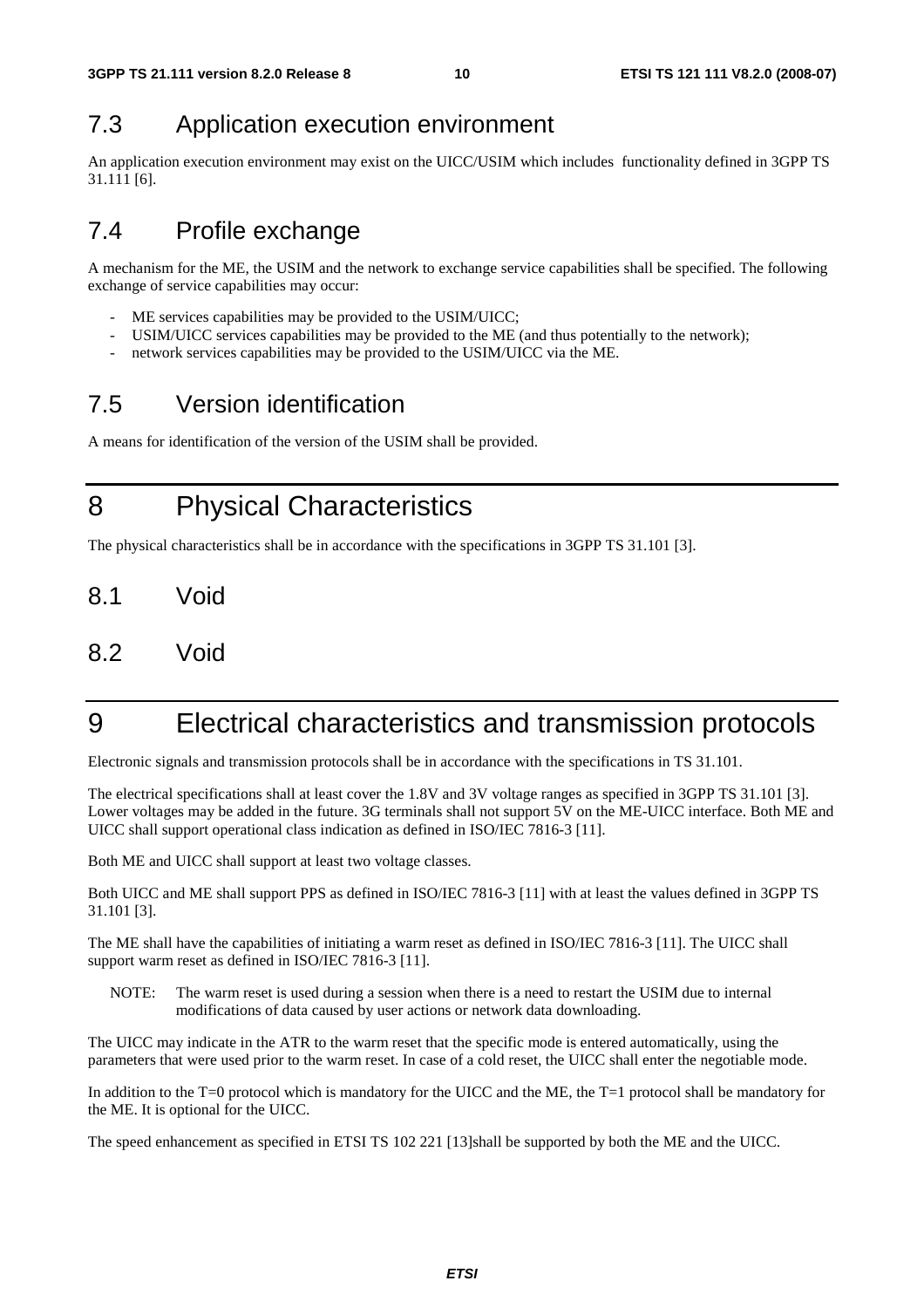# 9.1 Void

# 10 Contents of the Elementary Files

# 10.1 USIM information storage requirements

The USIM shall contain information elements for 3G network operations. The USIM may contain information elements related to the subscriber, 3G services and home environment or service provider related information.

The UICC shall provide storage capability for the following:

- UICC related information:
	- IC card identification: a number uniquely identifying the UICC and the card issuer;
	- Preferred language(s);
	- Directory of applications.
	- USIM related information:
		- Administrative information: indicates mode of operation of the USIM, e.g. normal, type approval;
		- USIM service table: indicates which optional services are provided by the USIM;
		- IMSI:
		- Language indication;
		- Location information:
		- Cipher key (Kc) and cipher key sequence number;
		- Access control class(es);
		- Forbidden PLMNs;
		- Ciphering Key for GPRS;
		- GPRS location information:
		- Cell Broadcast related information:
		- Emergency call codes;
		- Phone numbers (ADN, FDN, SDN);
		- Short messages and related parameters;
		- Capability and Configuration parameters;
		- Higher Priority PLMN search period;
		- list of carrier frequencies to be used for cell selection.
	- Information accessible to the USIM and other applications:
		- ADN.

In addition, the USIM shall manage and provide storage for the following information in accordance with the security requirements of clause 5:

- PIN:
- PIN enabled/disabled indicator;
- PIN error counter:
- Unblock PIN;
- Unblock PIN error counter;
- Data integrity keys;
- Subscriber authentication keys.

# 10.2 Phone Book

A Phone Book entry consists of a record in an ADN file and, optionally, additional records which are placed in different EFs. In the latter case, a mechanism shall be defined to link all records in the same Phone Book entry. These features shall be supported by the ME while their support by the UICC is optional.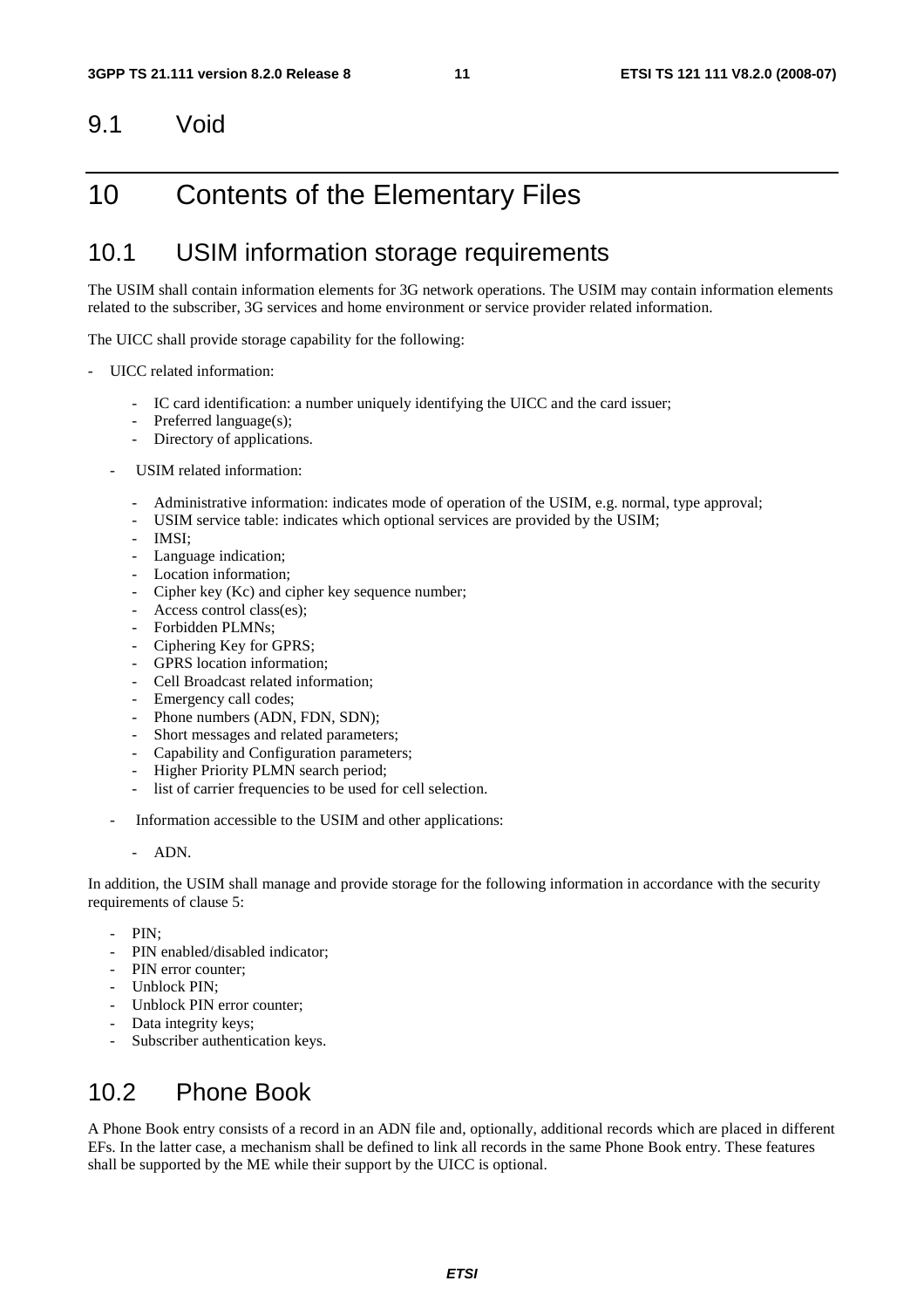### 10.2.1 Support of two name fields per entry

The support of two name fields per entry shall be specified to allow, for example, for two different representations of the same name (for example, in Japanese characters and in Latin characters).

#### 10.2.2 Support of multiple phone numbers per entry

The support of multiple phone numbers per entry shall be specified, for example, office, home, fax, mobile or pager. In addition to that, information for identifying those attributes are needed.

#### 10.2.3 Support of email address

The support of email addresses linked to Phone Book entries shall be specified. In addition to that, information for identifying these addresses is needed.

### 10.2.4 Support of user definable groupings

The specification shall support the grouping of Phone Book entries into groups defined by the user, for example, business and private.

### 10.2.5 Support of hidden entries

The specification shall support means of marking Phone Book entries as "hidden".

#### 10.2.6 Number of entries

The specification shall support storage of at least 500 entries.

#### 10.2.7 Void

# 10.3 Storage of call details

The specification shall support provision of storage for call detail information. The call detail information consists of the following attributes:

mobile terminated calls:

 calling party number, date and time, calling party's name and status of call (i.e. answered or missed), duration;

- mobile originated calls: called party number, date and time, called party's name and duration;
- accumulated duration of preceding calls, separately for mobile originated and mobile terminated calls.

Call detail attributes are optional. A value to mark them as "undefined" shall be available.

NOTE 1: The calling/called party's name may be available from the Phone Book.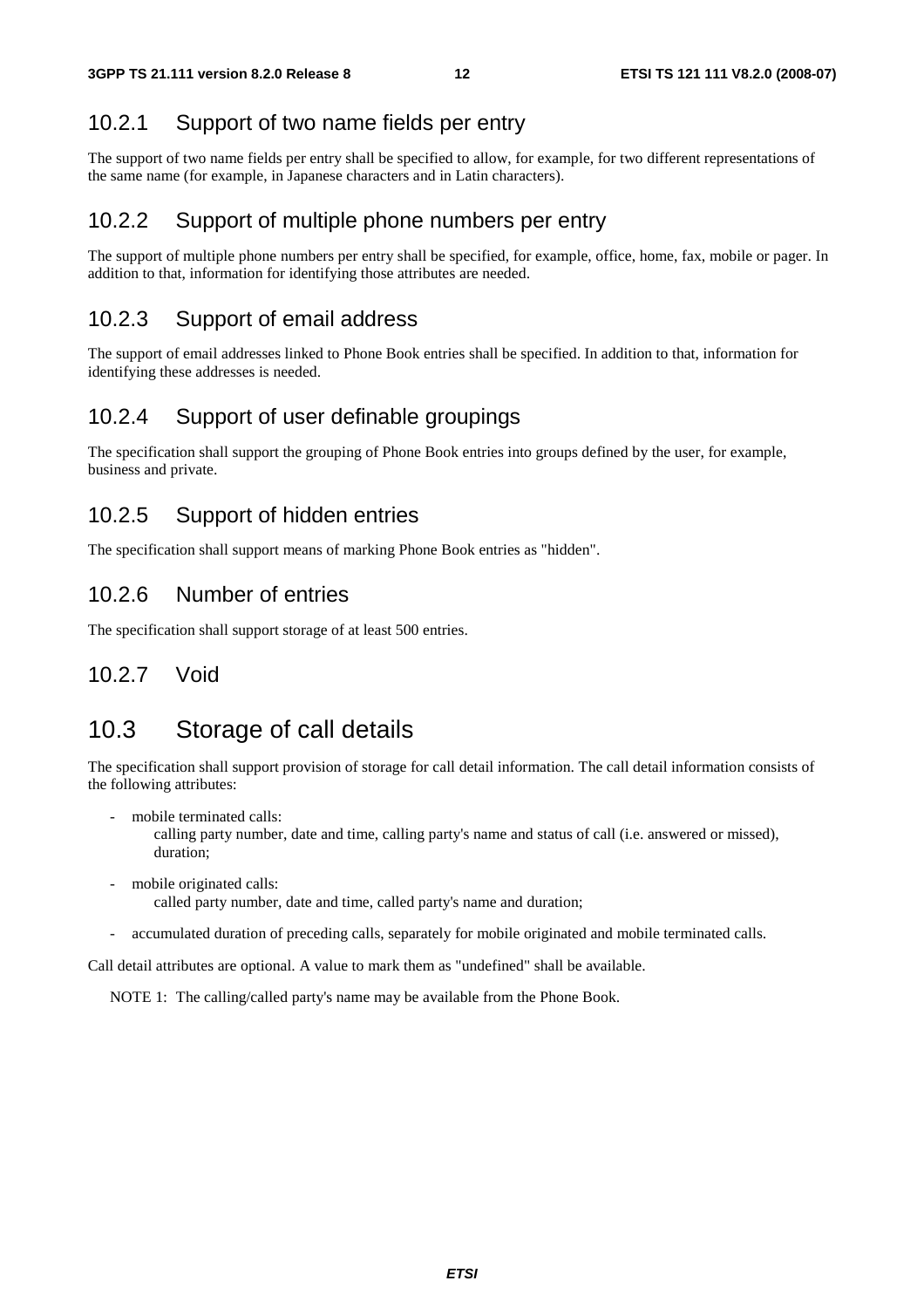### 10.4 Void

# 11 3G/GSM interworking

### 11.1 Void

# 11.2 3G subscribers in a GSM network

3GPP TS 22.101 [2] requires that UMTS shall provide some mechanisms which permit UMTS subscribers to roam easily onto pre-UMTS systems and access the services.

Thus, the specification shall allow the UICC to be used with a dual mode (GSM/ 3G) ME and a GSM ME for the provision of GSM service.

# 12 Contact Manager

# 12.1 General

The Contact Manager provides an interface for the management of contact information including rich content without any structural limitations.

There shall be a mechanism for the ME to detect that the UICC containing the Contact Manager has changed. This mechanism may be used by the ME to ask the user whether synchronization of data between the ME and the UICC Contact Manager should occur.

This section defines the functional requirements of the Contact Manager. An ME and a 3GPP application supporting the Contact Manager shall comply with all these requirements.

#### 12.2 Security requirements

The Contact Manager may contain personal information. It shall be possible to restrict the access to this information to authorized users or entities (e.g. by binding the access to the verification of the USIM PIN).

#### 12.4.3 Interworking with the 3G Phone Book

In case both the ME and the 3GPP application support both the 3G Phone Book (i.e. as defined in section 10.2 of the present document) and the Contact Manager the Contact Manager shall be used. There shall be a mechanism for the 3GPP application to indicate the support of the Contact Manager.

#### 12.4.4 Content description

#### 12.4.4.1 Number of contacts

The Contact Manager specification shall not unreasonably restrict the number of contacts.

#### 12.4.4.2 Contact structure

The Contact Manager shall consist of contacts, which are made up of various fields (e.g. phone number, name, photo). A filtering mechanism according to OMA DS Field Filtering shall be supported.

It shall be possible to have several instances of a field in a contact when appropriate (e.g. a contact may have two fax numbers).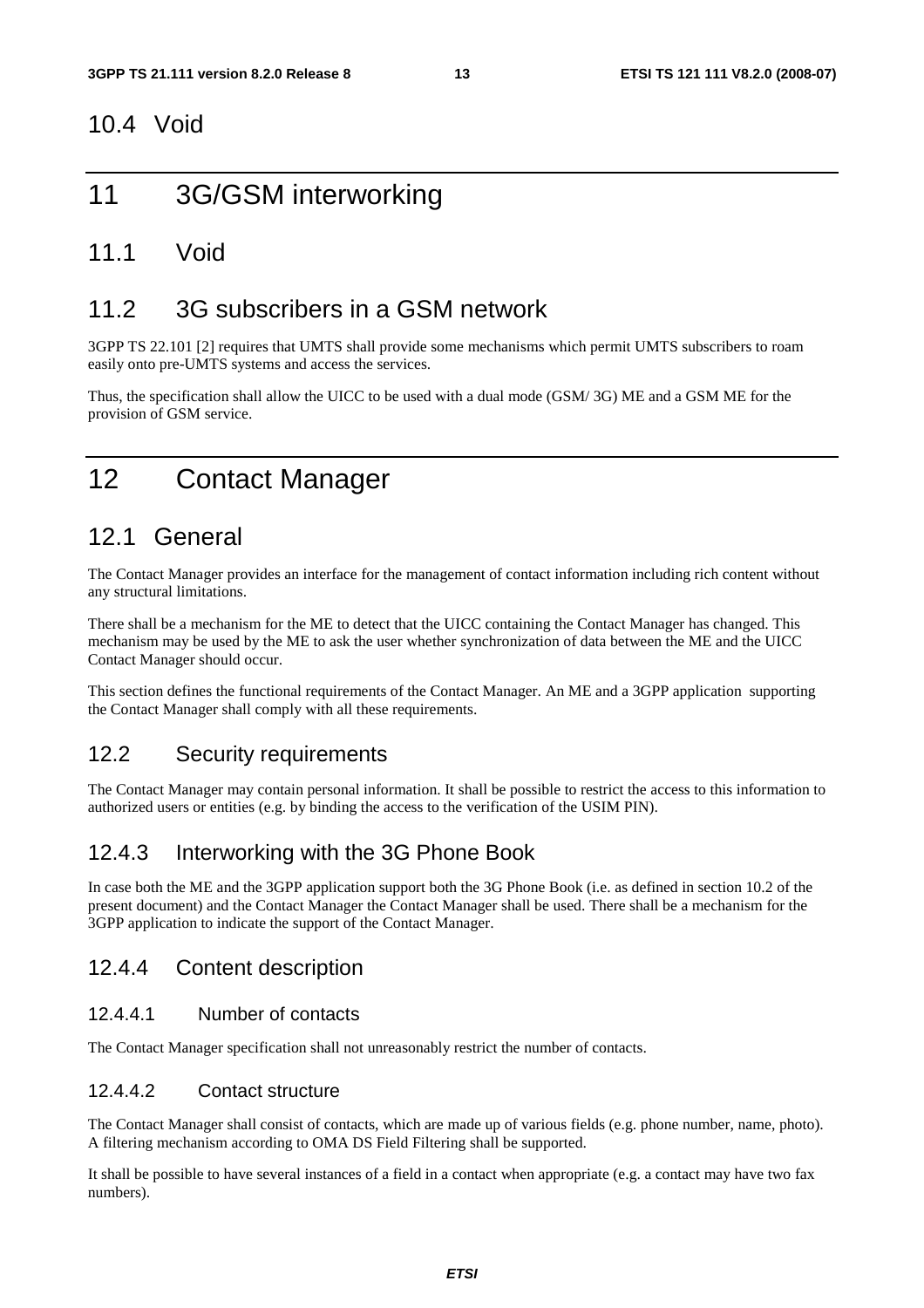#### **3GPP TS 21.111 version 8.2.0 Release 8 14 ETSI TS 121 111 V8.2.0 (2008-07)**

An extensible coding scheme shall be defined which allows to describe a contact including all its fields. An existing scheme (e.g. "vcard") shall be used, if appropriate.

A minimum set of field types recognised by the 3GPP application and the ME shall be defined (e.g. name, phone number, URL, Email address, address, sound, pictures, notes).

It shall be possible to store and associate multimedia information (stored on the 3GPP application) with a contact (e.g. photo, logo, video, ring tone, voice tag).

It shall be possible to associate an icon or a label to each contact field type (e.g. associate an icon representing a phone to the number field. "Home address" could be configured as the label of the "mailing address" field type).

It shall be possible to configure the structure and the display order of the contact fields (e.g. first name then Instant Messaging address then number, etc) depending on ME capabilities.

#### 12.4.4.3 Group management

It shall be possible to define new groups (e.g. My Tennis Club).

It shall be possible to pre-define groups (e.g. Friend, Work, Family and VIP).

It shall be possible to store and associate multimedia information (stored on the 3GPP application) with a group (e.g. photo, logo, video, ring tone, icon).

It shall be possible to bind contacts to one or several groups.

#### 12.4.4.4 User Action Management

It shall be possible to configure a list of possible actions that could be proposed to the user when the contact is selected (e.g. Launch Browser, Send SMS, Send MMS, Instant messaging, Make a voice over IP call, Make a video call, Make a conference call, Game player, Send Email).

#### 12.4.5 Interface capabilities description

An external and an internal interface to the Contact Manager shall be defined.

The external interface between the Contact Manager and a UICC external entity, i.e. the ME, shall rely on a transport protocol layer that is independent of the physical interface (i.e. the ISO interface and the new high-speed interface). This is to allow the definition of one solution that can use either the existing ISO interface or the new high-speed interface. The external interface definition shall also ease interfacing the PC applications with the Contact Manager.

Both the ME and the UICC shall be capable of initiating contact information synchronization based on a configurable policy.The internal interface allows other UICC resident applications to access the Contact Manager e.g. through a dedicated API. This enables the creation of additional services utilizing the Contact Manager data and properties. There shall be a mechanism for the user to allow or prevent remote access to the Contact Manager.

The external and internal interface shall provide means to:

- identify Contact Manager capabilities
- perform the following operations on a contact or a group: create, retrieve, modify, delete, search

In addition the internal interface shall provide mechanisms to:

- register/deregister an UICC resident application to the Contact Manager.
- allow a resident UICC application to access Contact Manager data and properties based on user permission.

- allow the Contact Manager to notify events to registered UICC application and to pass event related information when applicable. Events notifying the applications shall include:

- contact information is modified locally
- contact information is modified remotely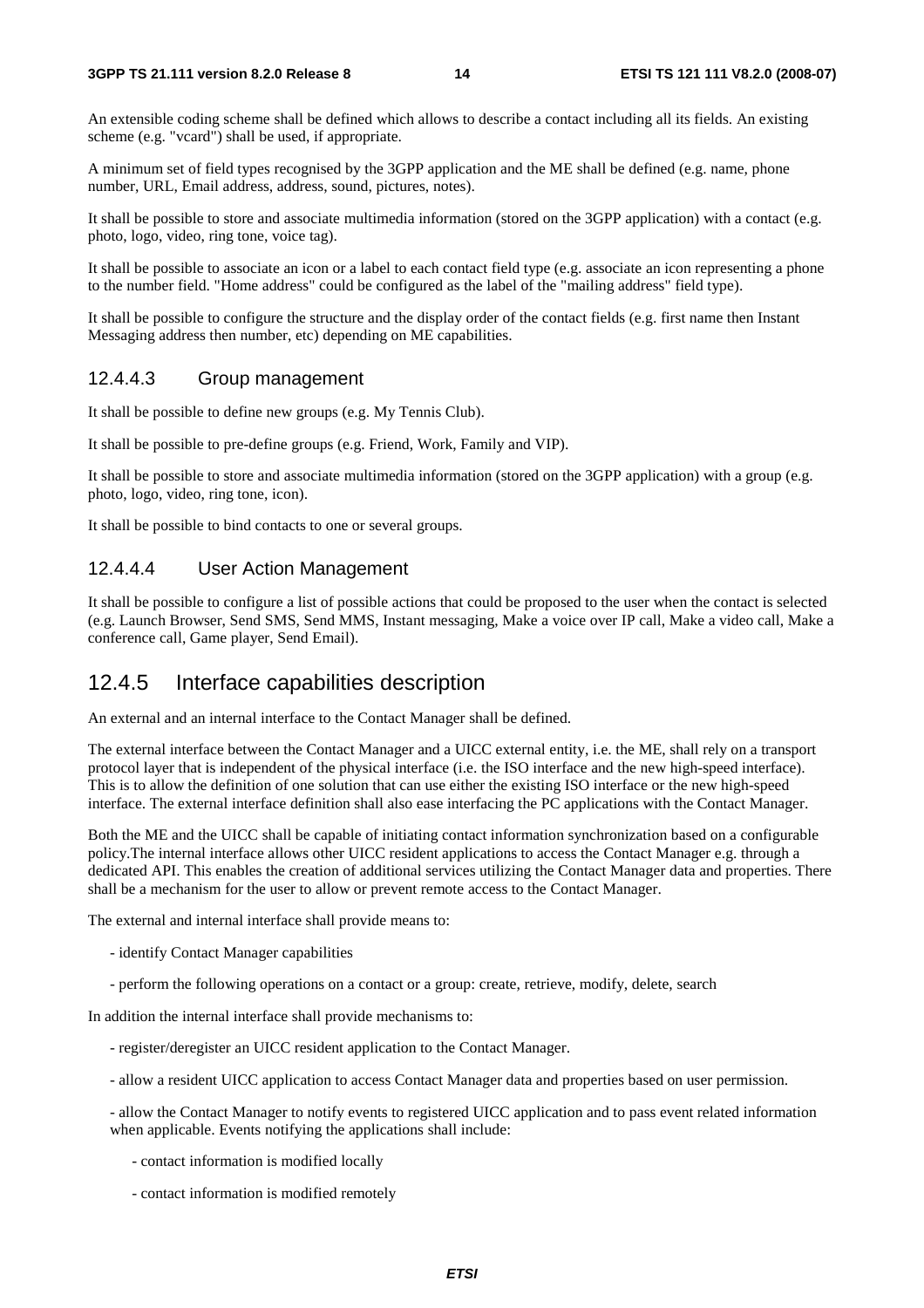- change of contact manager configuration

### 12.4.6 Efficient browsing and searching

The Contact Manager interfaces should allow efficient searching and browsing of the contacts (i.e. the user experience browsing the Contact Manager should be acceptable).

### 12.4.7 Associated services

#### 12.4.7.1 Memory management

It shall be possible to determine the number of stored contacts and the amount of the available and used Contact Manager memory.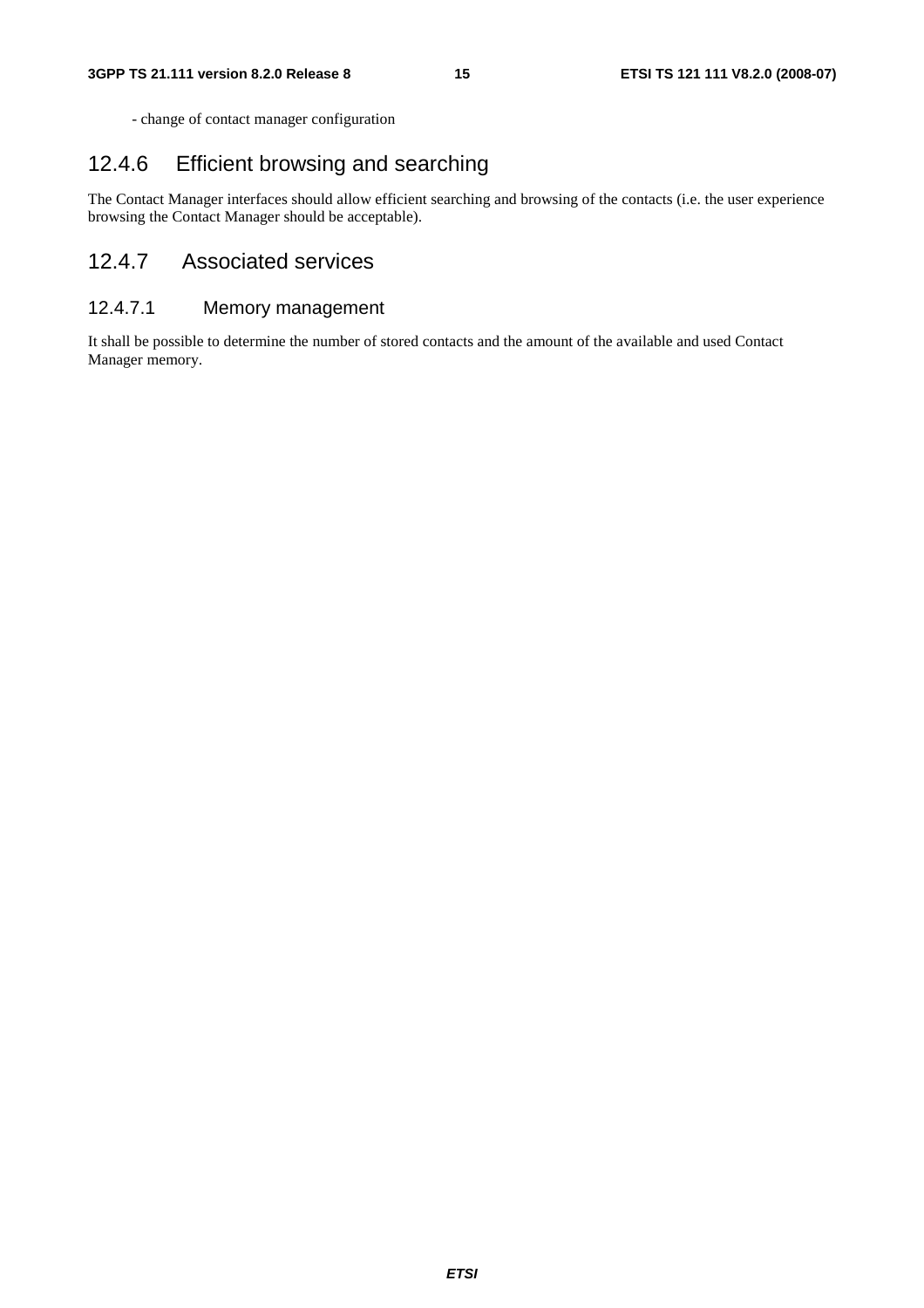# Annex A (informative): Change history

The table below indicates all change requests that have been incorporated into the present document since it was initially approved by 3GPP TSG T and subsequently 3GPP TSG CT.

| <b>Change history</b> |              |                 |           |            |     |                                                                                                                                                                               |       |            |
|-----------------------|--------------|-----------------|-----------|------------|-----|-------------------------------------------------------------------------------------------------------------------------------------------------------------------------------|-------|------------|
| <b>Date</b>           | TSG#         | <b>TSG Doc.</b> | <b>CR</b> | <b>Rev</b> | Cat | Subject/Comment                                                                                                                                                               | Old   | <b>New</b> |
| 1999-06               | TP-03        | TP-99085        |           |            |     | Draft specification first approved at TSG-T #3                                                                                                                                | 2.0.0 | 3.0.0      |
| 1999-12               | TP-06        | TP-99255        | 001       |            | D   | References to new specifications and editorial changes                                                                                                                        | 3.0.0 | 3.0.1      |
| 2000-04               | TP-07        | TP-000017       | 002       |            | F   | Location of the UIA (3GPP integrity algorithm) aligned<br>with 33.102                                                                                                         | 3.0.1 | 3.1.0      |
| 2000-07               | TP-08        | TP-000097       | 003       |            | F   | Clarification of USIM application selection                                                                                                                                   | 3.1.0 | 3.2.0      |
|                       |              | TP-000097       | 004       |            | F   | Alignment with 33.102: removal of Enhanced User<br>Identity Confidentiality (EUIC) from R99                                                                                   |       |            |
| 2000-10               | <b>TP-09</b> | TP-000150       | 005       |            | F   | Partial AID selection requirements                                                                                                                                            | 3.2.0 | 3.3.0      |
| 2001-03               | <b>TP-11</b> |                 |           |            |     | Issued as version 4.0.0 in order to create a complete set<br>of specifications for release 4. The contents of version<br>4.0.0 are identical to the contents of version 3.3.0 | 3.3.0 | 4.0.0      |
| 2002-06               | TP-16        |                 |           |            |     | Issued as version 5.0.0 in order to create a complete set<br>of specifications for release 5. The contents of version<br>5.0.0 are identical to the contents of version 4.0.0 | 4.0.0 | 5.0.0      |
| 2002-09               | <b>TP-17</b> | TP-020208       | 009       |            | A   | Clarification on the use of the USIM and the SIM                                                                                                                              | 5.0.0 | 5.1.0      |
| 2004-03               | <b>TP-23</b> | TP-040023       | 010       |            | C   | Update with respect to the third form factor and removal<br>of an unused reference                                                                                            | 5.1.0 | 6.0.0      |
| 2004-06               | <b>TP-24</b> | TP-040100       | 011       |            | D   | Release 6 alignment                                                                                                                                                           | 6.0.0 | 6.1.0      |
| 2005-06               | $CT-28$      | CP-050136       | 015       |            | A   | ISO/IEC 7816-Series Revision                                                                                                                                                  | 6.1.0 | 6.2.0      |
| 2006-05               | CT-32        | CP-060349       | 0017      | 1          | F   | Review of TS 21.111, USIM and IC Card Requirements                                                                                                                            | 6.2.0 | 6.3.0      |
| 2006-09               | CT-33        | action item     |           |            |     | MCC to raise spec to Rel-7                                                                                                                                                    | 6.3.0 | 7.0.0      |
| 2007-03               | CT-35        | CP-070070 0019  |           | 2          | B   | Requirements for the Enhanced USIM phonebook                                                                                                                                  | 7.0.0 | 8.0.0      |
| 2007-10               |              |                 |           |            |     | Editorial correction to cover page                                                                                                                                            | 8.0.0 | 8.0.1      |
| 2007-12               | CT-38        | CP-070839       | 0020      | 2          | B   | Completion of the requirements for the Enhanced USIM<br>phonebook<br>Renaming of the feature to Contact Manager.<br>Contact Manager moved to a dedicated section              | 8.0.1 | 8.1.0      |
| 2008-05               | $CT-40$      | CP-080384       | 0023      | 2          | F   | Update and correct references and pointers to<br>references                                                                                                                   | 8.1.0 | 8.2.0      |